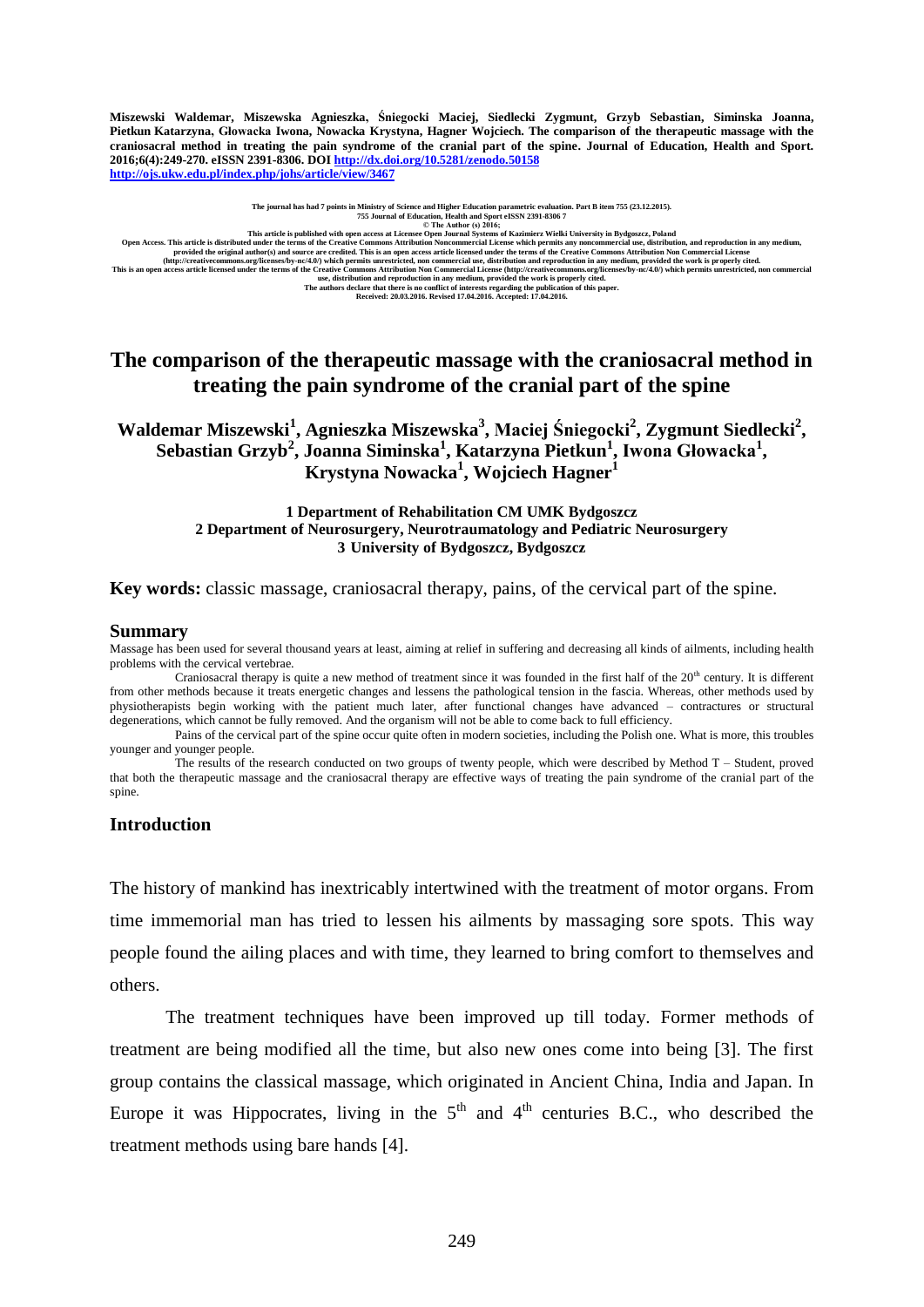The second group definitely includes cranial osteopathy, created in the 30s of the  $20<sup>th</sup>$ century. It originated from classical osteopathy. With time, it changed into craniosacral therapy [5]. William Garner Sutherland is believed to be the founder of the method, while his modern follower is John Upledger [6].

Both techniques are used to serve the same purpose. They are to bring relief in suffering.

Among numerous illness of contemporary man, spine ailments are most common. They are even referred to as a disease associated with the progress of civilization. Sedentary life of modern man, as well as many hours of work while sitting tend to increase the frequency of ailments of the cervical part of the spine, and unfortunately, they happen to young people.

The growing number of sick leafs due to the ailments of the upper part of the spine is also a social problem [7].

### *Background*

*Therapeutic massage is commonly known to have a positive influence on human body [9-13].*  Whereas the cranial-sacral therapy remains an unknown field of knowledge. Little of *conducted research [26, 27] did not include the influence of the treatment on decreasing pain ailments of the cervical part of the spine within the Polish population.*

### **The aim of the article**

In societies of the developed countries, more and more people complain about aches in the cervical part of the spine. That is why every physiotherapist, who treats his job professionally, should constantly improve his work methods and look for new methods of increasing effectiveness in eliminating pain.

*The influence of the classical massage and the cranial-sacral therapy on pain ailments of the cervical part of the spine in a representation of the Polish society was researched.*

# **The aim of the conducted research was to check:**

- 1. Does the classical massage help to decrease pains in the cervical part of the spine?
- 2. Does craniosacral therapy help to decrease pains in the cervical part of the spine?

3. Does the new craniosacral therapy can be used simultaneously with the ancient massage to treat the pain of the cervical part of the spine?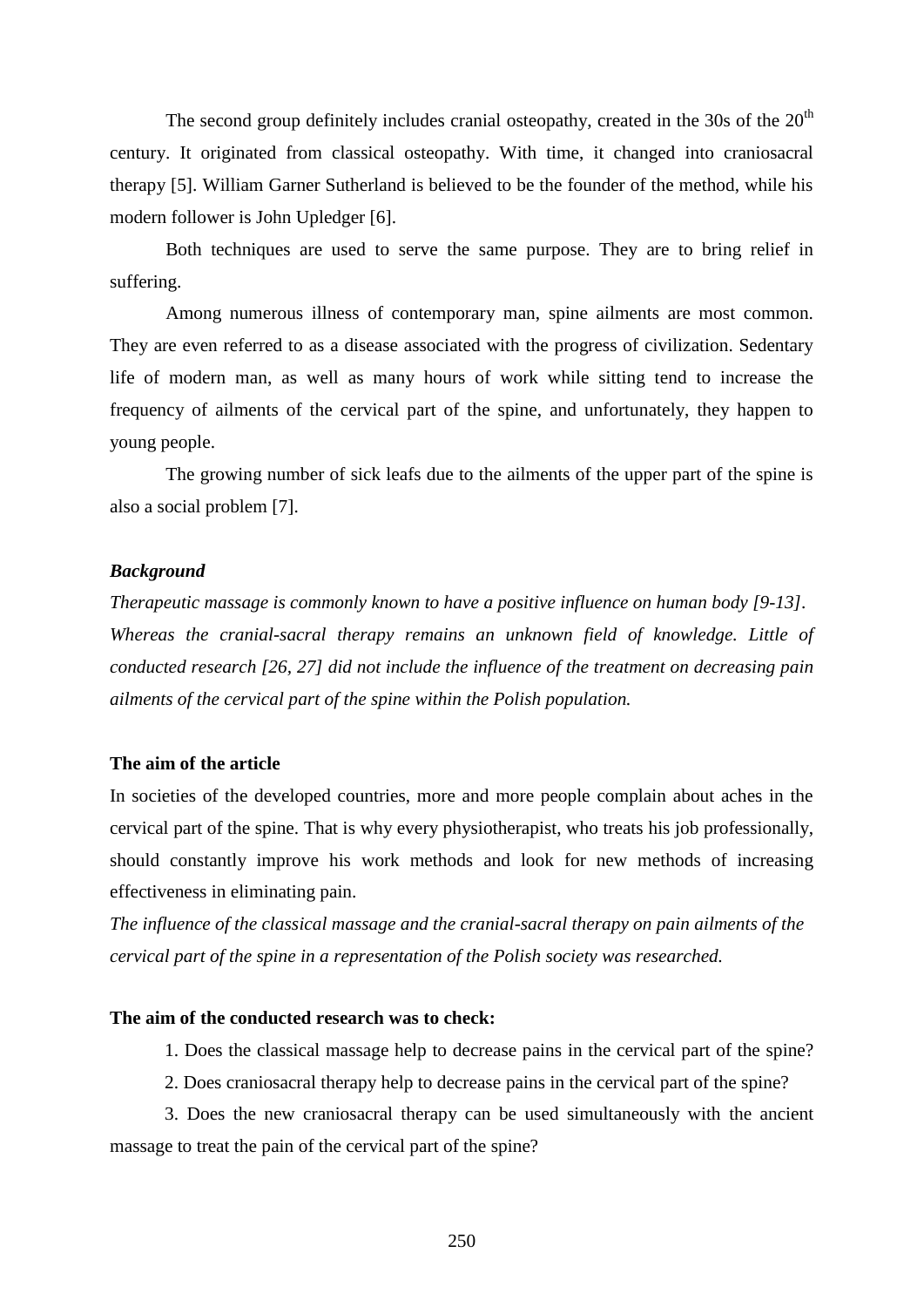### *Planning*

*The outpatients of Rehabilitation Clinic of the University Hospital in Bydgoszcz were examined. They were appointed to a research group randomly, in chronological order – randomization was used. The therapy done, a control examination was performed*

## **Methods and material (research project)**

The research was conducted on the basis of the consent of Bioethical Committee of Collegium Medicum of Nicolas Copernicus University in Bydgoszcz KB434/2013 of October,  $10^{th}$ , 2013

Prior to conducting the therapy, all participants were interviewed. All particulars were collected, including contact data and personal details. The subjects also filled in Before-Treatment-Questionnaire. It excluded contradictions against conducting the treatment.

While selecting the subjects, anybody could be placed in the first or the second group. An alternating selection was used according to the chronological order of calling, that is, randomization. One treatment a day was performed.

Control group – therapeutic massage of the cervical part of the spine together with shoulders, lasting half an hour, Each massage treatment lasted for half an hour.

The research in the control group was conducted from October  $21<sup>st</sup>$ , 2013 till February  $24<sup>th</sup>$ , 2014

The other group – research grupa – the selection of the research group was in the process of randomization. 5 treatments of craniosacral therapy, lasting half an hour each, were performed on the cervical part of the spine. The treatment was applied to the neck and the head, engaging also the mobilization of the dura mater of the spinal core.

After accomplishing the treatment the participants filled a detailed part of the Questionnaire, in which they determined the positive as well as the negative aspects of the undergone changes after the therapy. People with pains of the cervical part of the spine were qualified for the research.

### **The institution of the research**

The research comprised outpatients of the Rehabilitation Clinic of the Rehabilitation Ward of the University Hospital number 1 of MKU in Toruń, Collegium Medium in Bydgoszcz.

### *Population*

All the subjects agreed to conscious and voluntary participation in the research. They were also informed about the scope and process of the research.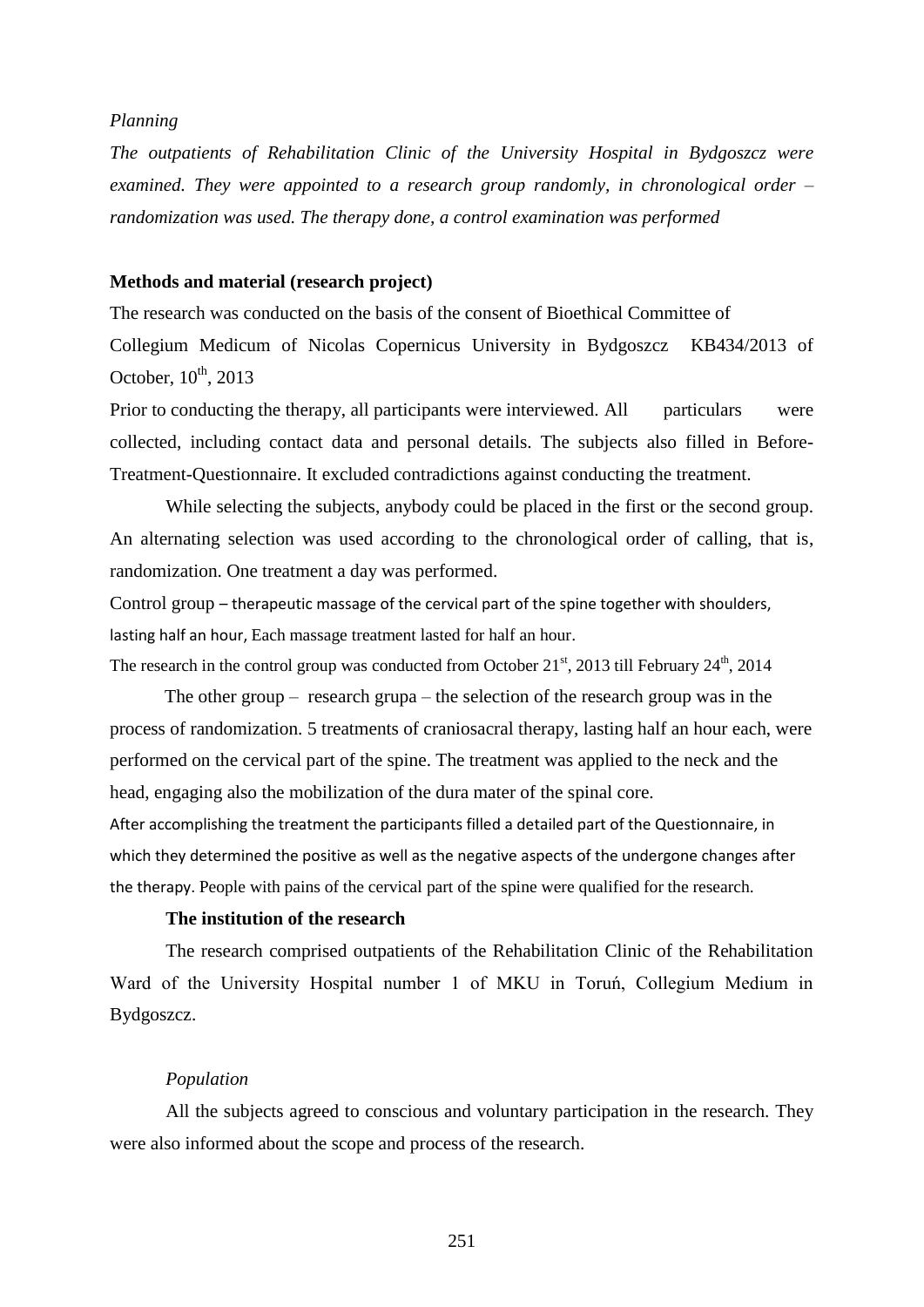

**Graph 1. Division of subjects according to the sex**



**Graph 2. Division of subject according to their place of residence**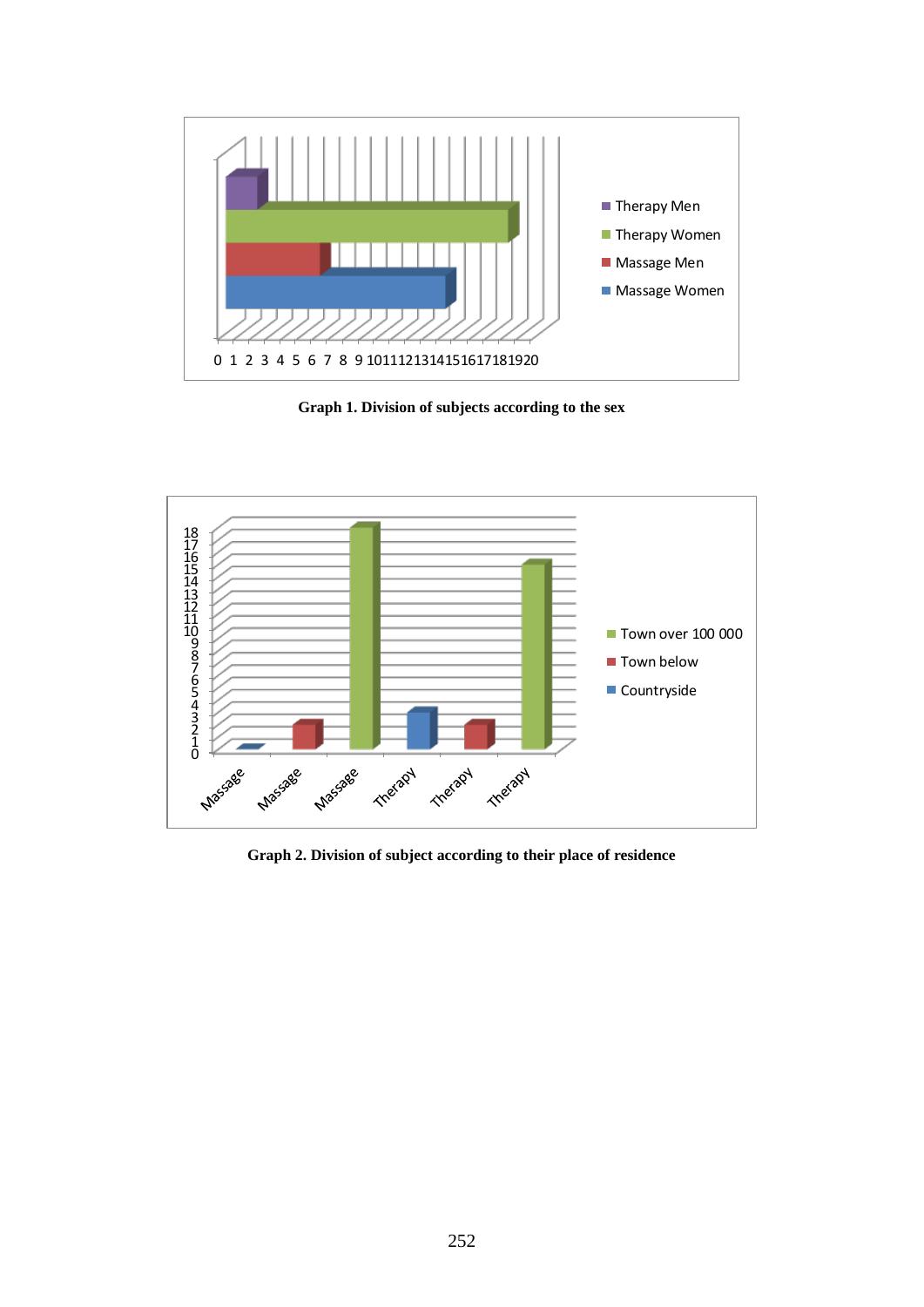The subjects were residents of Bydgoszcz and its vicinity



**Graph 3. Division of subjects according to their marital status**

A definite majority was constituted by married people.



**Graph 4. Education of subjects**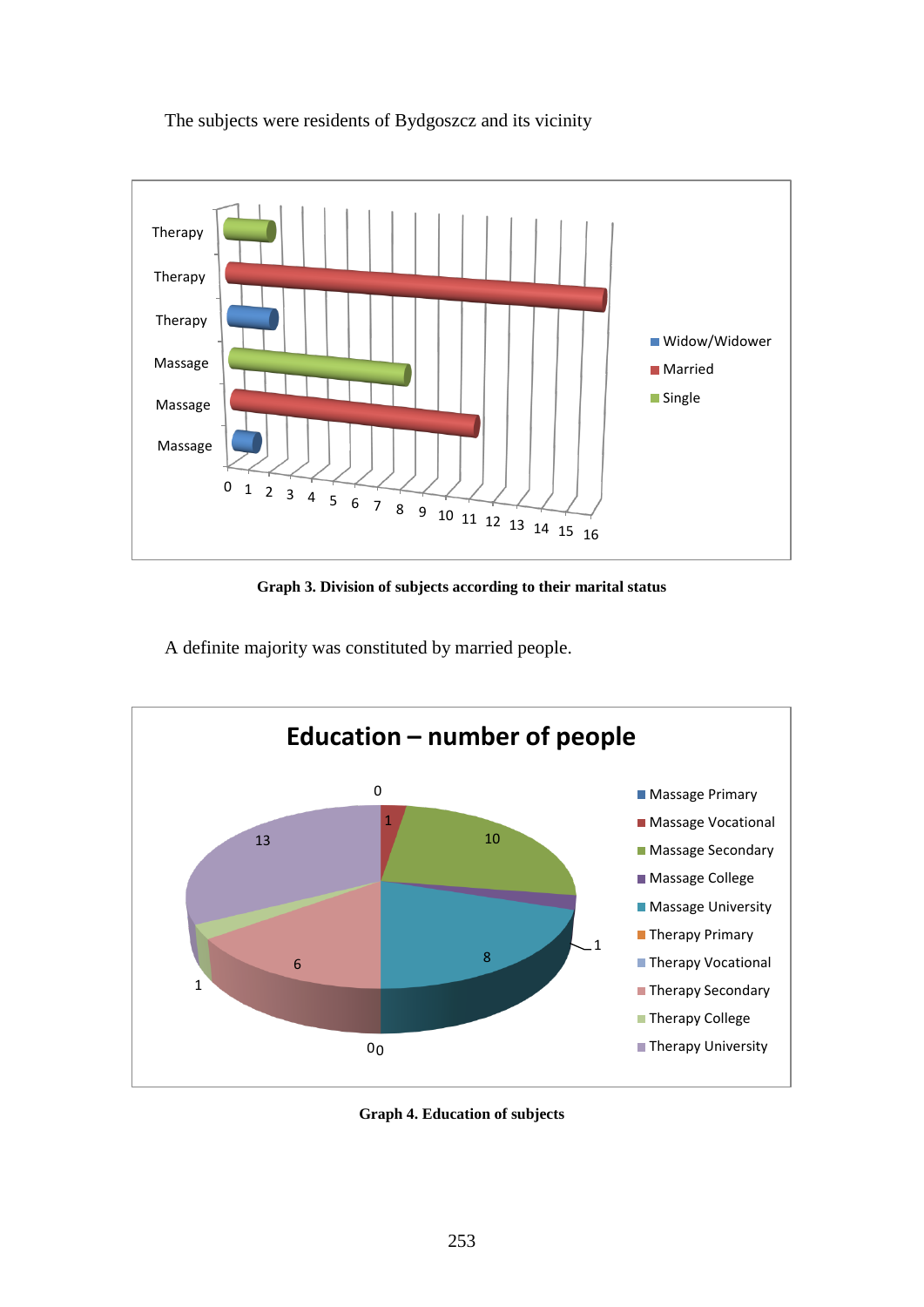In the massage group there were no patients only with primary education. Most subjects declared secondary or higher education. Whereas, among patients in craniosacral therapy group there were no patients with education on primary or vocational level, and most claimed to have accomplished university education.



**Graph 5. Professional status** 

A definite number of subjects were professionally active. One subject attending therapeutic massage gave a double answer; he ticked the box 'working professionally', as well as 'being a pensioner for 5 years'.

## **Research methodology**

### **The application of classical massage techniques and its influence on human body**

Methodology of conducting treatment in the control group

While the massage was performer, the patients remained seated on a chair. They rested their forehead against he headrest of a couch, with their forearms lying there too at the level of shoulders. Due to this position, the muscles of the neck and the shoulderes were relaxed to the maximum.

The therapist took a standing position behind the patient.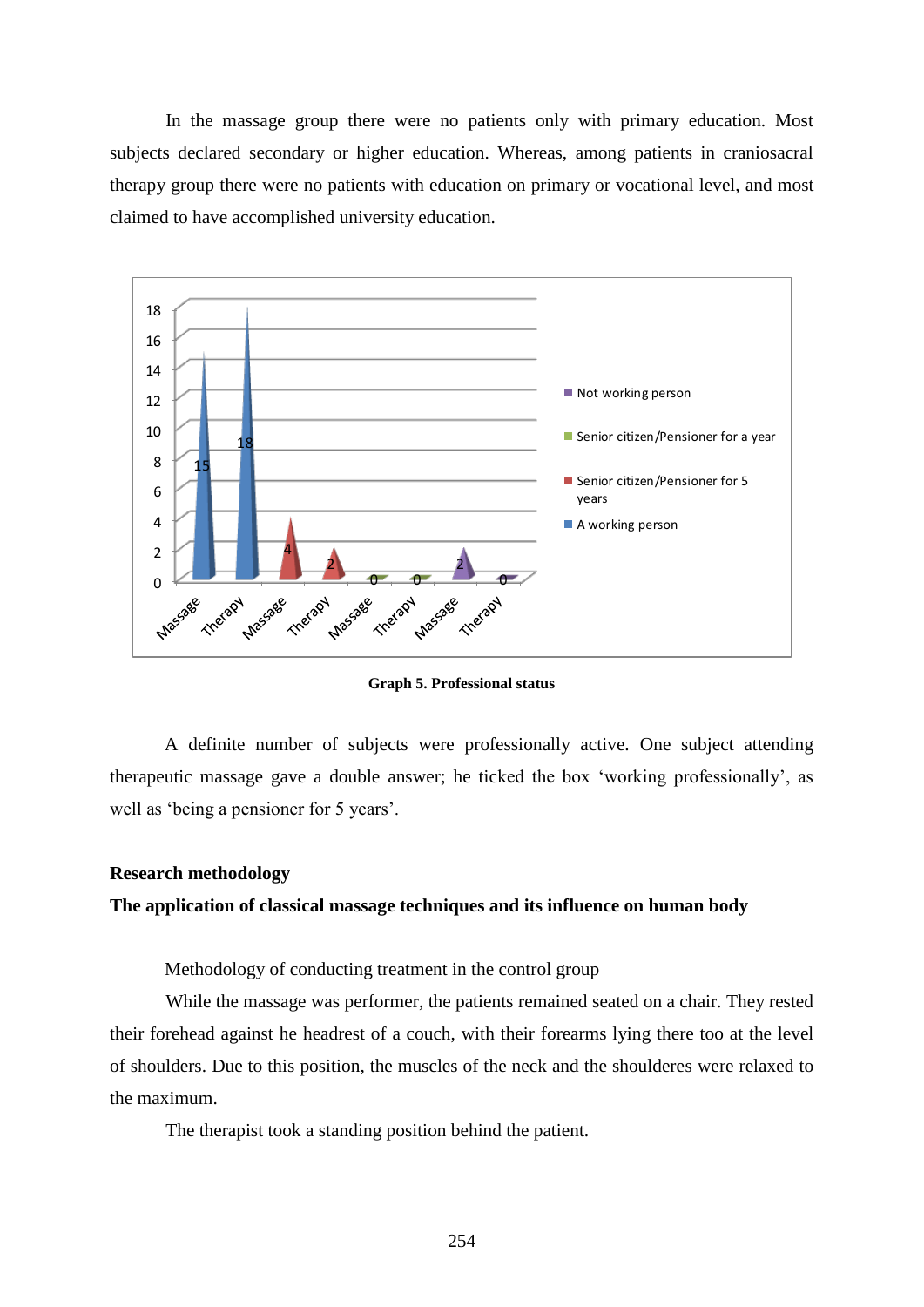### **Stroking**

- 1. Stroking with joined thumbs from the base of the neck to the occiput. The first streak along the spinous processes. The following streaks along the transvere processes, on the left and the right side.
- 2. Transverse stroking of interocclusal spaces of spinous processes in the neck with thumbs. Starting with the area of the occiput, and ending with working on the seventh vertebra of the neck.
- 3. Gentle stroking with connected fingers II-V edges of the supraclavicular fossae. Simultaneously on both sides.

The aim of stroking techniques is to increase the skin tonicity and the subcutaneous tissue. As a result, they become smoother, more elastic and resilient. Moreover, the metabolism in skin tissues is faster, as well as bruise and swelling dissolve. Also, peripheral blood circulation is improved.

A very important aspect of the stroking technique is decreasing the excitability of the endings of sensory nerves due to the soothing effect on the central nervous system.

Stroking also performs a diagnostic function, which allows to discover an increased tension of skin tissues and the muscles underneath [8-12].

### **Rubbing**

- 1. Rubbing with joined thumbs, starting with the seventh neck vertebra, down the spinous processes to the occiput. The subsequent streaks on the left, and then on the right of the neck.
- 2. Dubbing from the occiput to the shoulder with joined fingers II-V, on the right, on the left, and then simultaneously on both sides.
- 3. Working on the seventh vertebra with both thumbs.

The aim of rubbing is to increase the elasticity of muscles, tendons and the whole joint – ligament apparatus. Moreover, it removes muscle hardenings of different kind, swelling of joint capsules and various scars.

Additionally, it speeds the absorbtion of effusions and swellings through congestion and warming of the massaged tissues [1, 9, 10, 12, 13].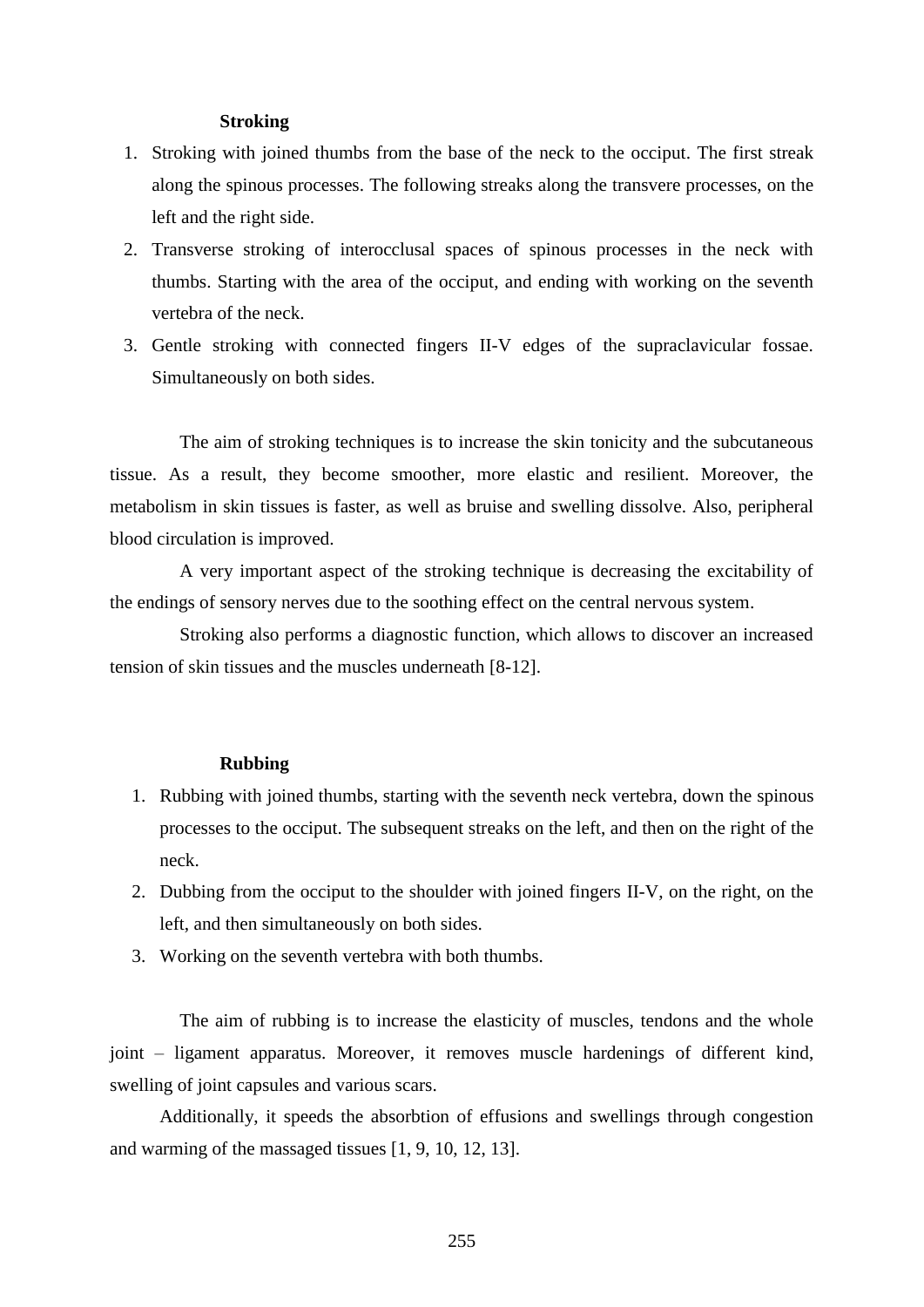## **Kneading (Petrissage)**

- 1. Working lengthwise on the strip from the occiput to the shoulder and backward, simultaneously with both hands. First, on one side, then on the other.
- 2. Kneading crosswise with whole palms both sides at the same from the occiput to the shoulder. First, on right side, then, on the left.

The kneading action brings about congestion of the area being worked on, and consequently leads to faster flow of blood and lymph. Due to it, the tissue exchange in muscles is easier, and hence their better nutrition. Bigger congestion is obtained by two basic functions. These are: pushing the blood and lymph from the peripheral vessels to the central ones, as well as, sucking by means of forming vacuum and sucking in blood from veins encircling the worked on region.

Moreover, physiological tension of muscles is adjusted by influencing deep sensory receptors, which affect muscle tone. Additionally, kneading improves elasticity and decreases too big tension of muscle tissues. Due to it, muscle strength and endurance are higher [1, 9- 13].

#### **Tapotement**

1. Simultaneously on both sides the left hand on the left side, the right one on the right. Strips from the area of the occiput to the shoulders and back.

The aim is to increase the blood and lymph flow towards the chest. The lymph distribution in the intercellular spaces of superficial and deep tissues is also better. Additionally, the tension after physical effort is decreased; also after extended isometric exercise, especially occurring in forced positions, such as working at the computer [1, 9-12].

### **Vibrations**

1. With fingers II-V joined together working on strips, first with right hand on the right side, and then with the left hand on left side of the spine.

The aim of vibrations is to lower the increased agitation of the central nervous system and peripheral nerves. It also increases locally the tension of muscle fibres and cell walls of blood vessels [1, 9, 10, 12].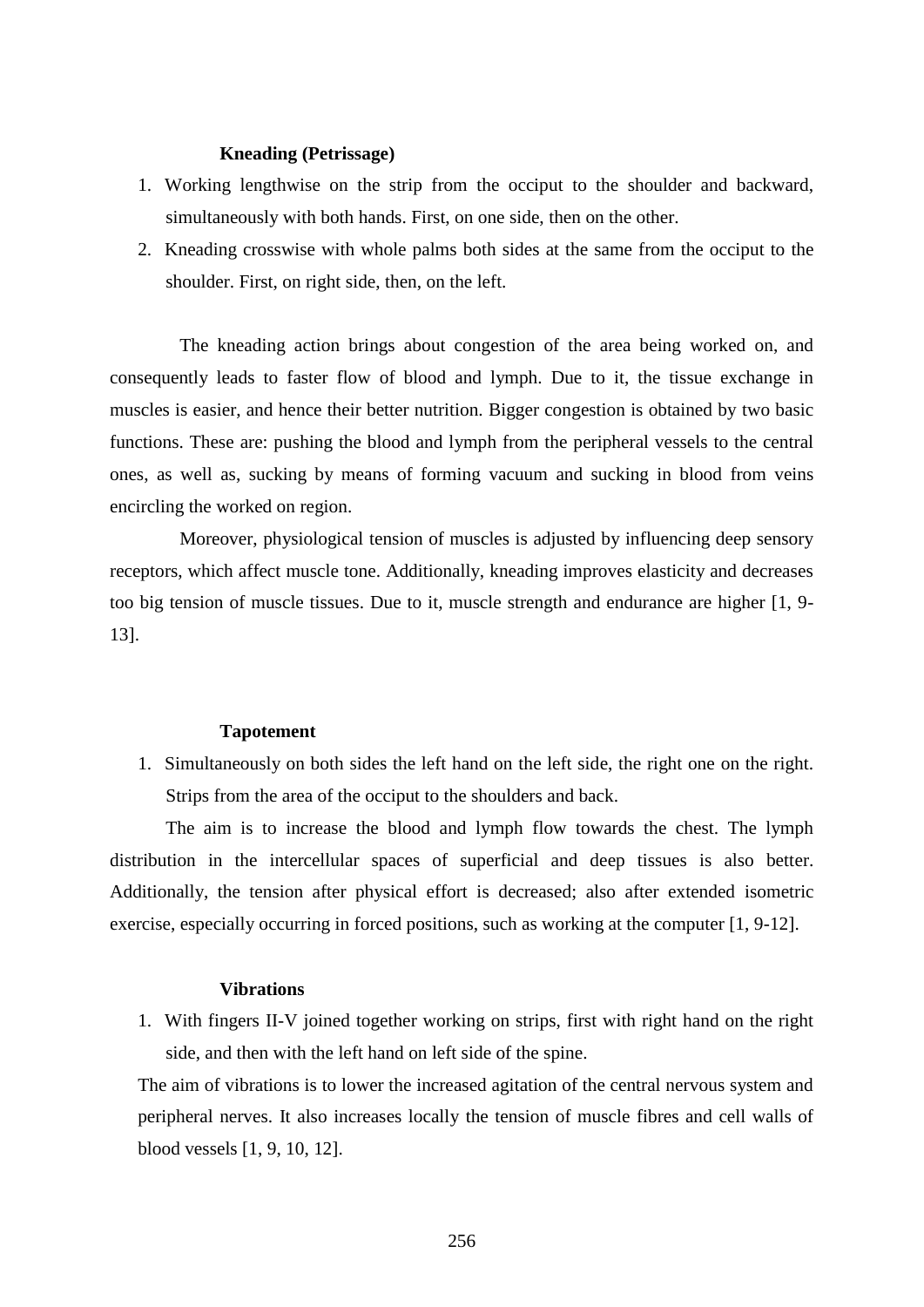### **Effleurage**

1. Finishing the treatment with stroking with whole palms, first on the left, on the right, and at the end, on both sides simultaneously.

The aim is to calm and loosen the massaged area after the treatment. Moreover, the therapist checks whether there has been any change in the tissues as compared to the condition at the beginning of the treatment [1, 3].

# **Methodology of therapy in the research group and its influence on human organism.**

Out of various techniques of craniosacral therapy for the sake of testing and treatment there were chosen those from '10 Step Programme', sometimes called 'Programme of 10 Points' [15].

Out of 'Programme of 10 Points' for the treatment of the cervical part of the spine, the therapist chose these which influence directly the area of body undergoing the treatment.

The aim of the techniques applied is to diagnose, and then to cure pathological changes within human body.

While undergoing the treatment, the patient should be lying comfortably. They do not need to undress, but remove all bits jewelry, especially chains from the neck, as well as the belt.

A rehabilitation table, with adjustable height, is most suitable, accessible on all sides. This makes therapist's work easier. Additionally, a stool on wheels, with adjustable seat height, is very convenient for the therapist.

Moreover, a roll can be placed underneath the patient's knees. In all techniques, except the last one, the patients lie on their back, and are relaxed.

### **Methodology of performing**

### **Relaxing the diaphragm of the upper outlet of the chest**

The therapist sits at the patient's side. He puts one hand in the region of the seventh vertebra, on the back. The other hand is put in the region of the episternum and the clavicles. Both hands lie are placed laterally to the longitudional axis.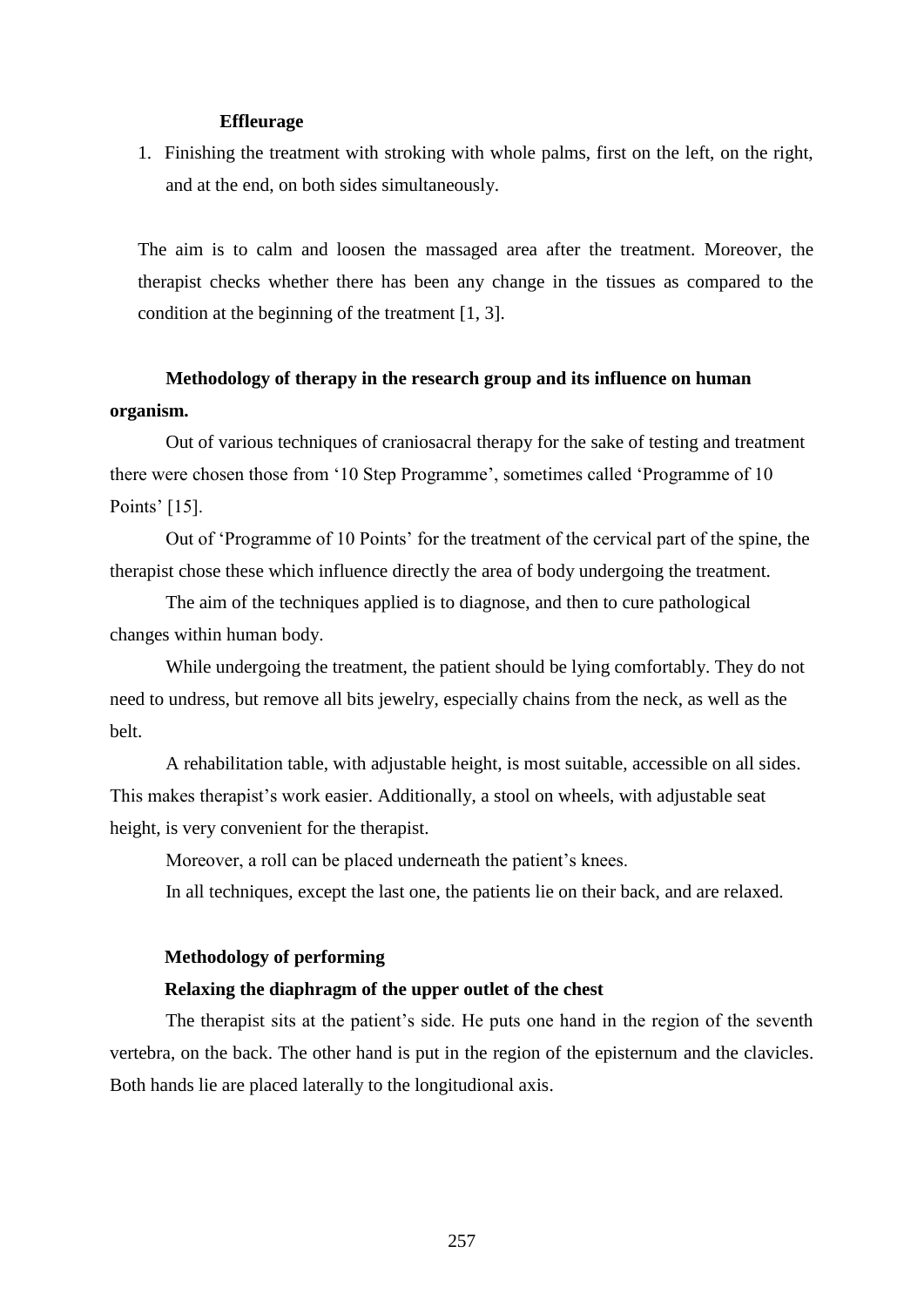### **Relaxing the diaphragm of occipitocervical passage**

The therapist, remaining in the same position, stays at the patient's side. The first hand is placed on the back side of the occipitocervical passage. The other hand touches gently, embracing with fingers II and III, the hyoid bone.

While relaxing the diaphragm of the upper outlet of the chest and the membrane of occipitocervical passage, the therapist presses gently with the first hand and controls the pressure with the other.

When feeling pressure from the other side of the body, it is assumed that the membrane is tensed up too much. In that case, we proceed to performing the therapy at once, which is simultaneous pressing and removing hands. After several repetitions, the therapist examines the tension of the membrane. The above-mentioned techniques are repeated until fascia membranes are relaxed, which means that it is possible to feel the pressure of the first hand with the other hand by the therapist [15, 16].

### **Resting point CV-4**

CV-4 is a technique of pressing on the fourth chamber of the brain. While performing the technique, the therapist sits behind the patient's head. He places both hands on the occipital bone from the back. The hands are clasped together in such a way that fingers II-V of one hand intertwine with fingers II-V of the other hand; whereas, the phalanges of both thumbs touch one another.

During this hold, the therapist performing the treatment feels the phase of 'filling' and 'emptying' of the craniosacral rhythm. In the second part, the therapist applies a light pressure, allowing the cranium to stretch. In consequence of the pressure, the rhythm weakens or 'calming point' occurs, which is total rest. After a while, the rhythm returns, however, most often with a bigger amplitude [16, 17].

# **Compression and decompression of the sphenoid bone (crosswise system of fascial membranes of the head)**

The therapist sits behind the patient's head and places his thumbs on the greater wings of the sphenoid bone, towards the back from the lateral corners of the eye-sockets. The remaining fingers embrace the head, touching the lateral party of the occiput.

Next, the therapist feels for the craniosacral rhythm, and during the 'filling', he compresses the sphenoid bone, and after a while presses backwards. If there is a resistance, it is made by the tentorium cerebelli, and not the sphenoid bone [16].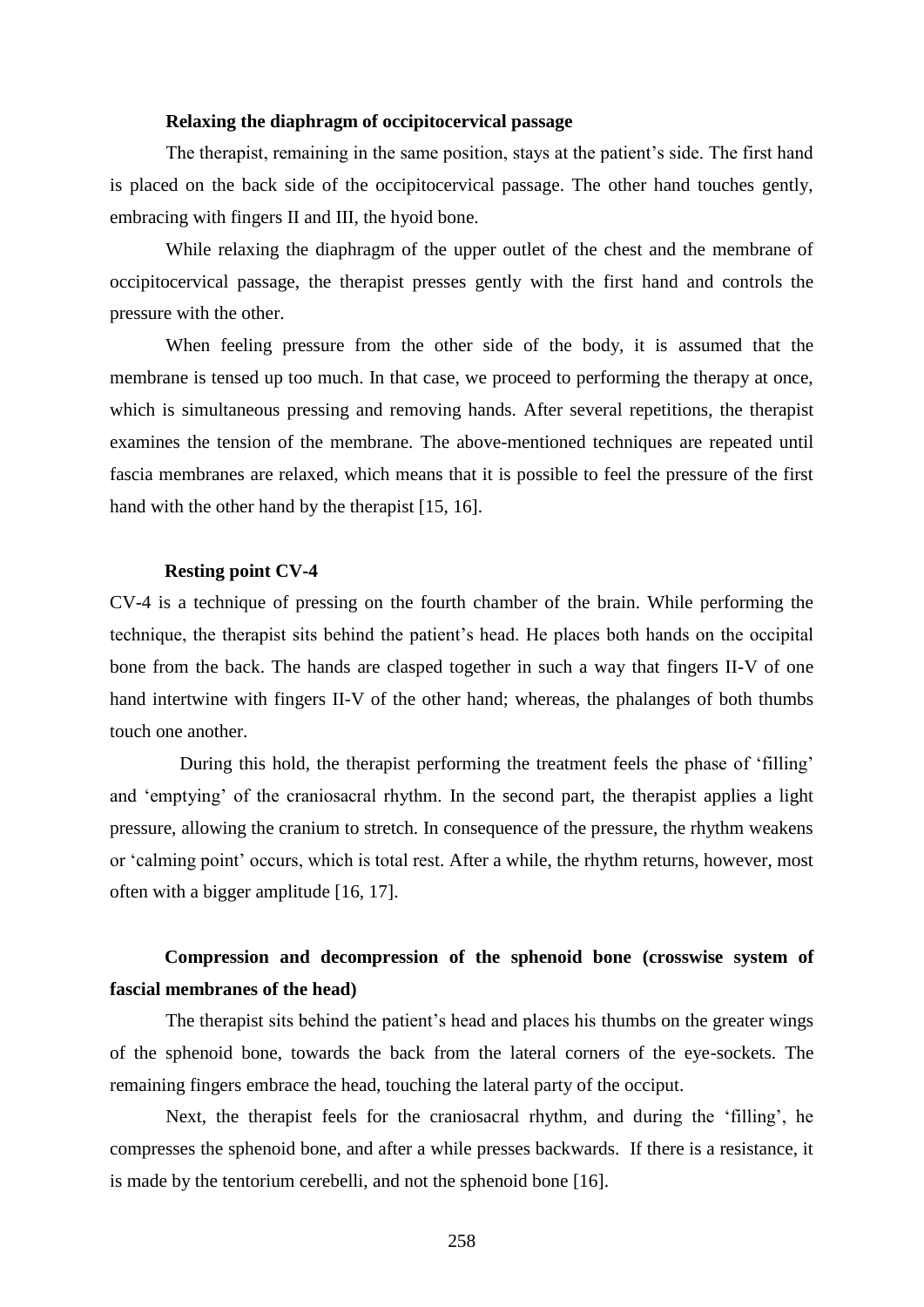In the following stages of the therapy, further movements of the sphenoid bone should be checked: rotations clockwise and anticlockwise.

Then the therapist performs decompression of the bone towards eyes, that is, frontwards. The sphenoid bone decompression may be assumed accomplished when the bone 'moves' towards the cranial vault, and then backwards.

The sphenoid bone connects with the occiput by the sphenoccipital synchondrosis, creating the proper skull base. This synchondrosis, similarly to other junctions, ossify at the age of 25; however, there are minimal movements during 'filling' and 'emptying' of the cerebro-spinal fluid [16].

The decompression of the sphenoid bone has a significant influence on the bones surrounding it; thus, through the sphenoccipital synchondrosis on the cciput; through the sphenosquamous suture on the squamous part of the temporal bone; through the sphenopetrous synchondrosis on the petrous part of the temporal bone; through the sphenoparietal suture on the parietal bone; through the sphenozygomatic suture on the zygomatic bone and through the sphenofrontal suture on the frontal bone [2, 17].

Moreover, the therapy of this bone has a significant influence on connective tissue structures found in human head, like the cerebral falx and the cerebelli falx, the tentorium cerebelli and the sella turcica membrane. This latter structure has a direct influence on the hypophysis [2, 19].

Between the greater and smaller wings, there is the superior orbital fissure. The following cranial nerves pass through it: III (oculomotor), IV (trochlear), V (trigeminal – the first branch) and VI (abucent). Additionally, important blood vessels pass through this fissure [16, 17].

Thus, the decompression of the sphenoid bone has a very important influence on the surrounding bone and also on the cranial nerves passing nearby. It will also affect strongly on the connective membranes surrounding the brain and the intracranial circulation [20].

## **Frontal uplifting (vertical system of membranes)**

The patient and the therapist remain in the same position. The therapist places both hands with joined fingers on the forehead, directed caudad. Hands should lie flatly against the frontal bone.

During the 'filling' stage, the therapist pulls the frontal bone forward, as it he wanted to 'rip' it of from both parietal bones.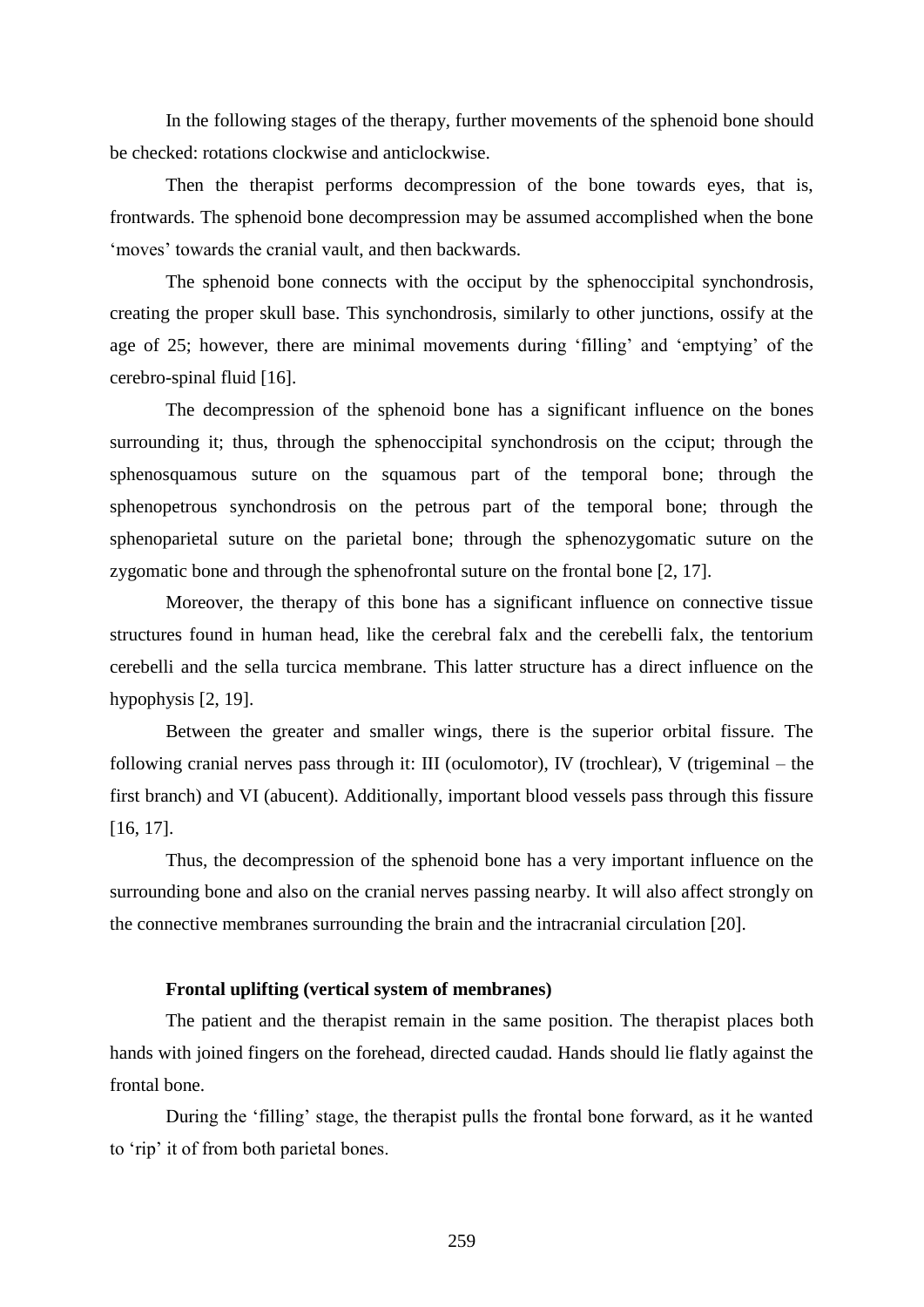The aim of this technique is to relax, that is, getting rid of tension appearing in the cerebral falx. The membrane is attached to the frontal bone, to the crista galli [15, 16].

The correct application of this technique improves also mobility in the coronal suture when it is blocked [15].

### **Vertex uplifting (vertical system of membranes)**

The therapist, still sitting behind the patient's head, puts his fingertips (II-V) to both sides of the head above the coronal suture  $-2-3$  cm above the ears. Then, in the 'filling' stage, he presses slightly on the parietal bones forward and does not allow them to retract during the 'emptying' stage. He sustains the position during several cycles of the cerebrospinal fluid circulations, and at the end pulls them upward, that, o himself.

This technique aims at relaxing the tensions appearing in brain mambranes. It has an impact especially on the cerebral falx. It also relaxes distorsions of the following sutures: the parietomastoid, the squamous and the sphenoparietal ones. It also has a lesser influence on the lamboid and coronal sutures [16,17].

### **The decompression of the temporal bones (crosswise systems of membranes)**

In the same position the therapist puts middle fingers into the earlobes, into the auditory canal, and fingers IV and V places in the area of mastoid processes of temporal bones. Then, the therapist examines the rhythm, particularly paying attention to the symmetry of both sides. Next, the therapist performs turning movements forward and backward in the saggital plane – alternately. After a few cycles one of the bones 'stops' but the alternate mobilization should still be performed.

The aim of the decompression is to obtain symmetrical movements of both temporal bones [16].

Another version of the same hold is to place the balls of the thumbs in the earlobes, when other fingers remain in the area of the mastoid processes of the temporal bones. The performance is identical to the turning in the first technique.

The third technique consists of placing middle fingers to the auditory canals and holding both earlobes with the remaining fingers from the back. Pulling of both ears is performed at the same time.

The aim of performing the three decompressions is to relax the tentorium cerebelli and to affect the nearby cranial nerves: V (the trigeminal) and VII (facial) [16]. Relaxing this area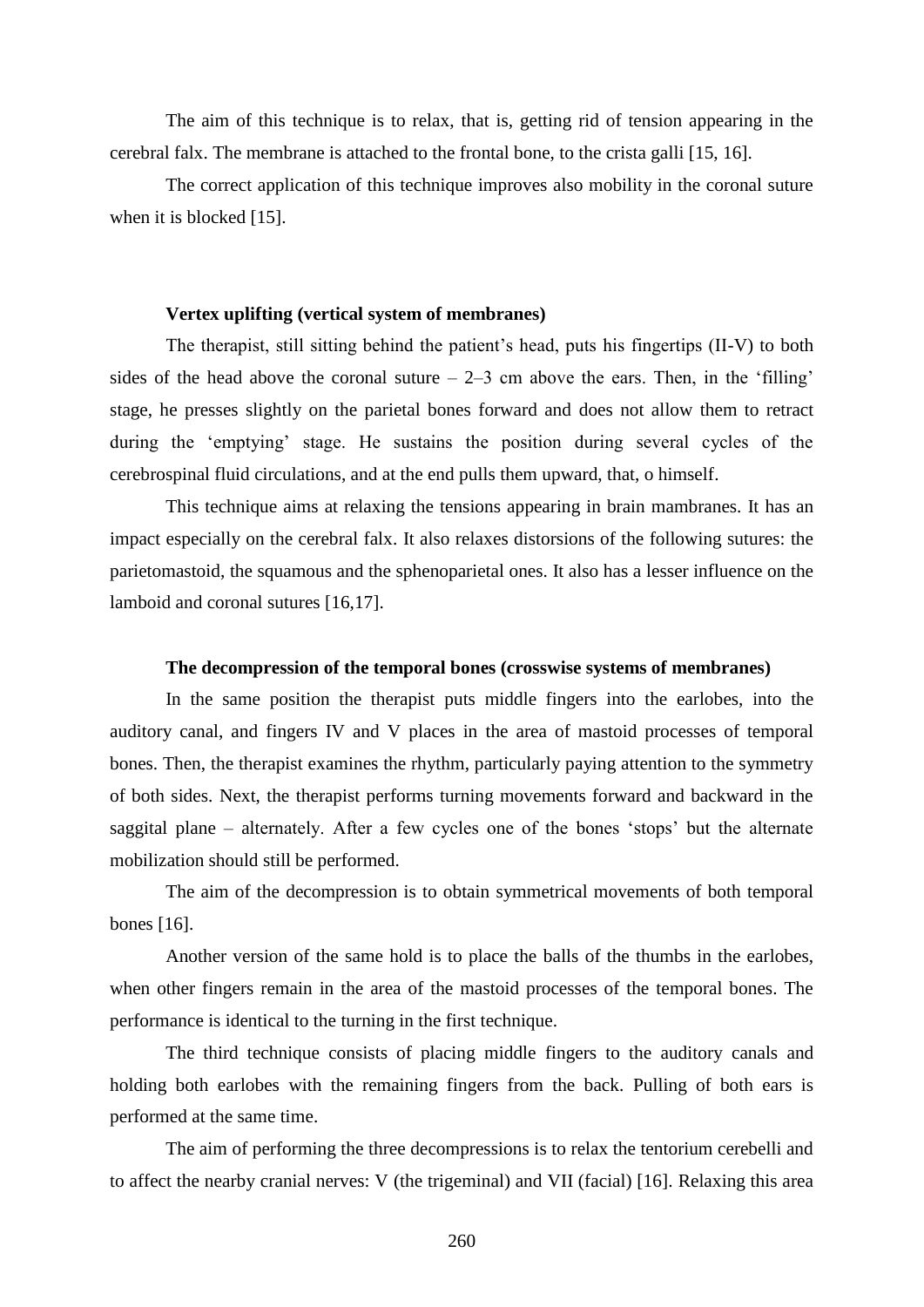of the head has an important influence on the centre of balance and the centre of hearing in the middle ear and the inner ear [14].

Moreover, there are arteries running in the area, which deliver blood to the speech centre. A higher tension in this area proves to be connected to problems with writing, of which some children suffer [18].

### **The dura matter (occipital part)**

The patient is still lying on the back, and the therapist sitting behind the head, places fingers II and III on the occiput-cervical passage. However, the palm is directed forward and only fingertips of the mentioned fingers of both hands touch the patient. Additionally, the therapist's elbows are kept wide apart.

Under the weight of the head and the pressure of the therapist's fingers, the occipital muscles relax. Then, fingers II of both hands perform the traction towards the head. At the very end, the therapist brings his elbows to his trunk. Thanks to it, fingers III make a move resulting in additional relaxation of this area.

The aim of this hold is to relax the muscles in the area of occiput-cervical passage and mobilization of the dura mater by the act of pulling [2, 18].

The, during the traction, techniques 4 to 7 are reapeated.

The task of repeating the holds is to affect the connective tissue structures in the head and compare their relaxation during the therapy.

In the further stages of the treatment, point 3 was repeated – relaxing CV-4. The aim of this is to calm down the whole body and final control of the craniosacral rhythm [16, 1 7].

### **Dura mater (total relaxing)**

In the final technique the patent lies on his side with slightly bent knees and hips. You can place a small pillow or a roll under the head to relax this area of body.

The therapist places one palm flat on the sacrum with fingers caudad. The other palm is placed on occiput with fingers cephalad.

The therapist feels for the craniosacral rhythm and the deepens it, following the *flexion* and *extension*. In the next part, the therapist draws the occiput further from the sacrum.

The aim of this hold is to decompress the whole dura mater and determine places of limited mobility of this connective tissue structure [15, 18].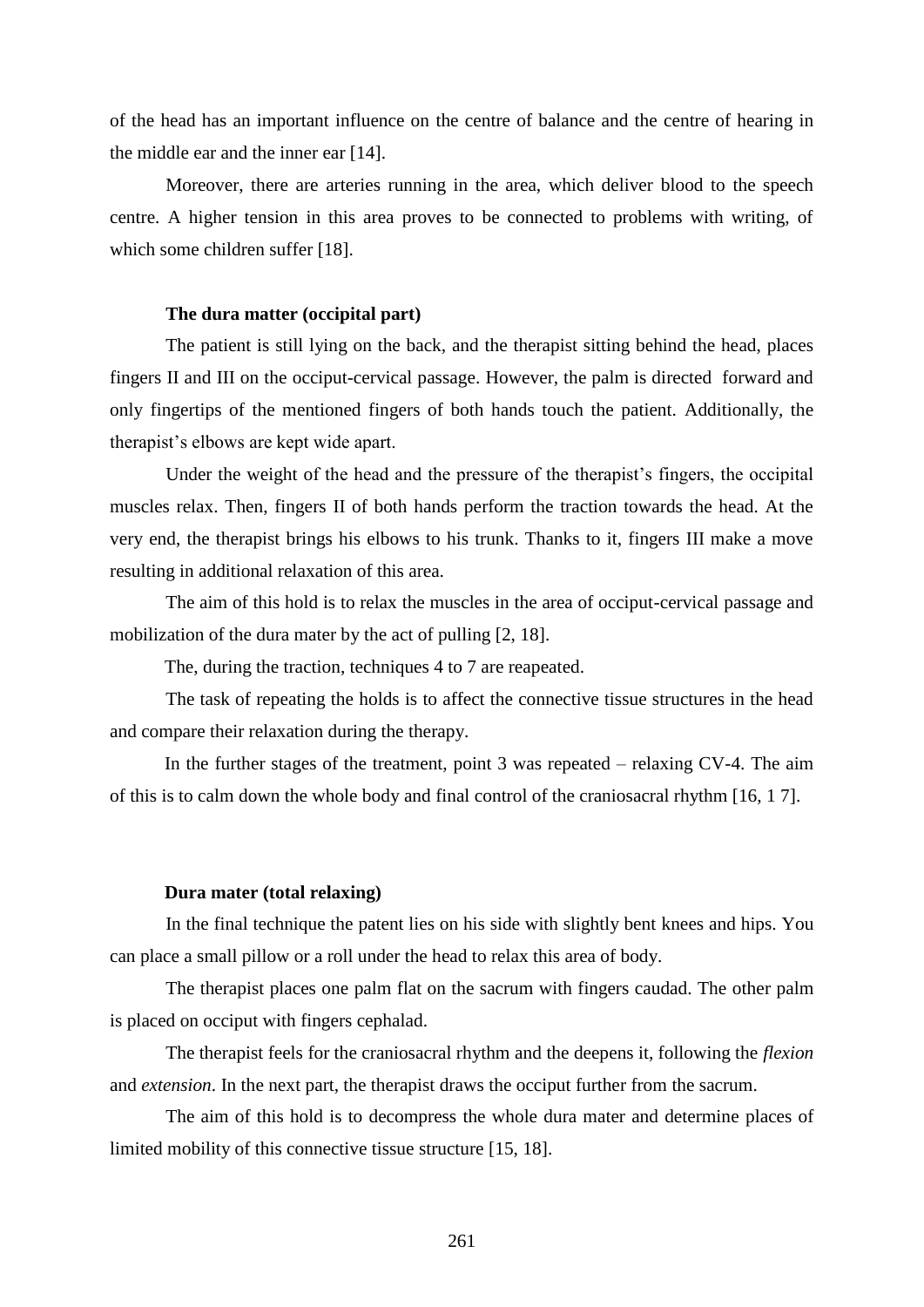## **Results**

The used statistical metod T-Student for operands between groups of therapeutic massage and the craniosacral method.

|     | Therapy<br>average | Massage<br>average |          | Stnd.<br>deviation |          |                              |
|-----|--------------------|--------------------|----------|--------------------|----------|------------------------------|
| Age | 49.70              | 49.45              | 0.056579 | 13.85              | 0.937716 | N <sub>0</sub><br>difference |

**Table I. Average age in both research group.**

Average age in both research groups after the applied therapy was similar, that is, 49 years of age. The youngest participant in the massage group was 21 years old, whereas, in the other group: 27. The oldest patients were respectively: 75 and 78.

In both, 20 patient groups, after the therapy, the subjective pain ailments were statistically important.

| Massage       | Average            | Standard<br>deviation | Difference Standard | deviation | p        |
|---------------|--------------------|-----------------------|---------------------|-----------|----------|
| <b>BEFORE</b> | $\frac{5.45}{5.5}$ | 2.42                  |                     |           |          |
| <b>AFTER</b>  | 2.05               | 1.99                  | 3.4                 | 2.41      | 0.000005 |

**Table II. Massage – perceptible pain before and after the treatment [2].**

In the results analysis T-Student method was used to analyze the results for dependent variables. In the therapeutic massage, the patients described the perceptible pain before the treatment at the level of 5.45, whereas, after the therapy it was 2.05. The standard deviation was originally 2.41, and after it was 1.99.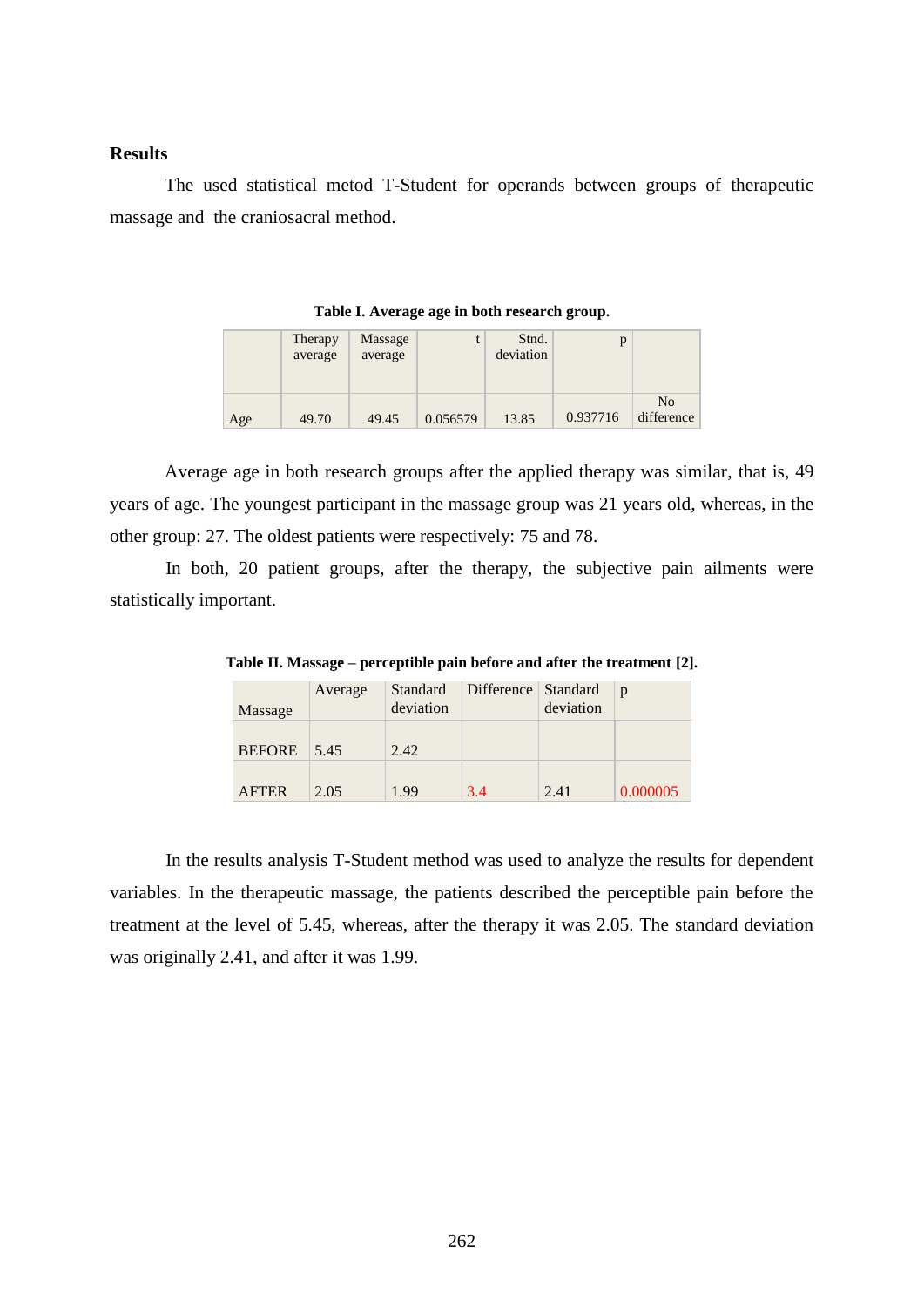

**Chart 6. Massage – average pain before and after the therapy.** Massage // Skala VAS = Visual analogue scale// Before therapy// After therapy//

In the carniosacral therapy, the pain average was 6.15 before the treatment, and 2.00 after. The standard deviation before the treatment was 1.93, and after 2.36.

|               | Œ       | Standard  | Difference | Standard $ p $ |          |
|---------------|---------|-----------|------------|----------------|----------|
|               | Average | deviation |            | eviation       |          |
| Therapy       |         |           |            |                |          |
|               |         |           |            |                |          |
| <b>BEFORE</b> | 6.15    | 1.93      |            |                |          |
|               |         |           |            |                |          |
| <b>AFTER</b>  | 2.00    | 2.36      | 4.15       | 2.18           | 0.000000 |

**Chart III. Craniosacral therapy - perceptible pain before and after the treatment.**

The difference between the subjective perception of pain before and after the massage treatment was 3.4; whereas, in the craniosacral therapy: 4.15. However, statistically important differnce was not taken a note of in subjective perception of pain between both therapies.

The test result turned out to be smaller than 0.05, so the difference is statistically important.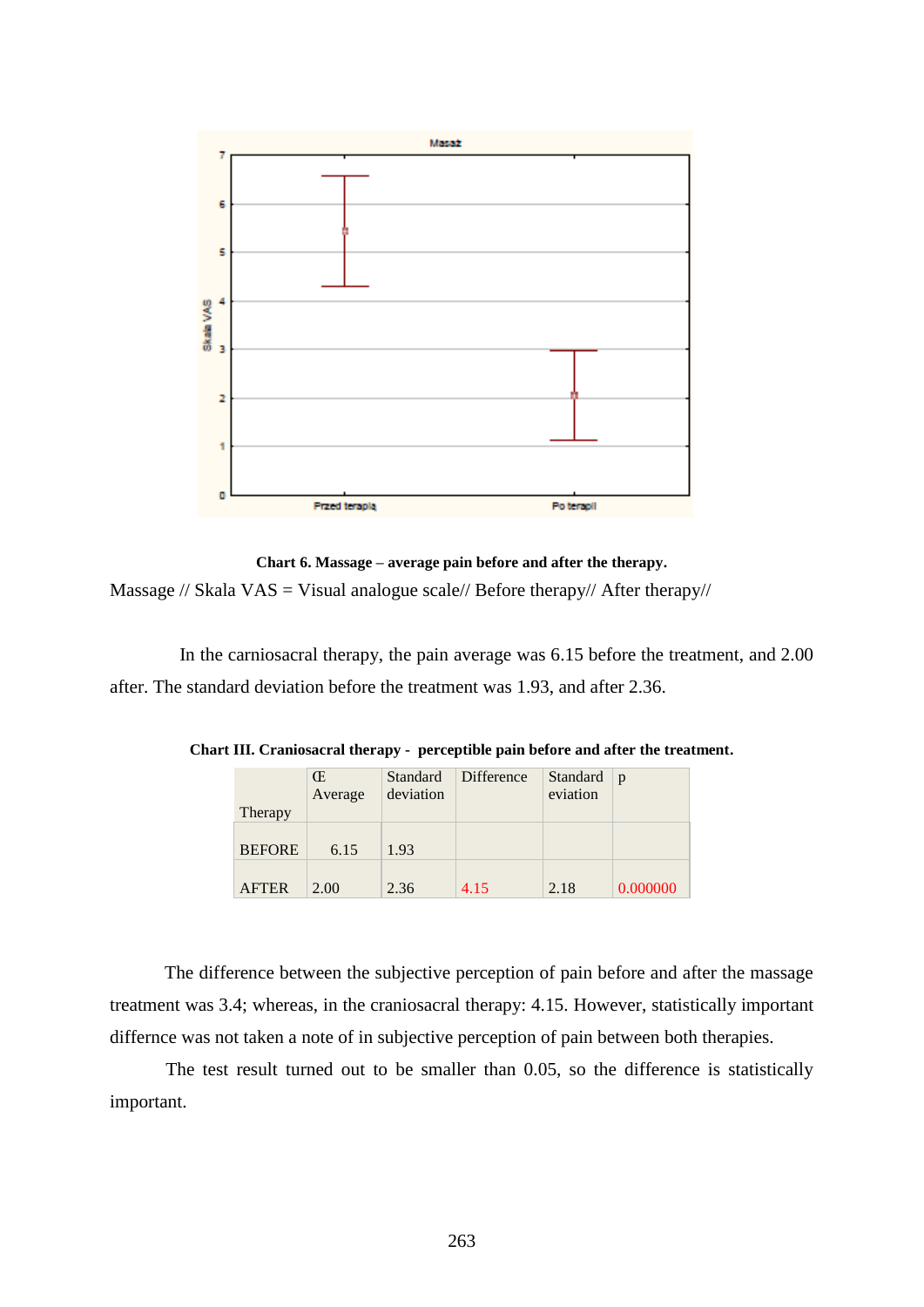

**Chart 7. Craniosacral therapy: pain before and after the therapy.**



**Chart 8. Comparison of average pain befor and after the therapy in both methods.**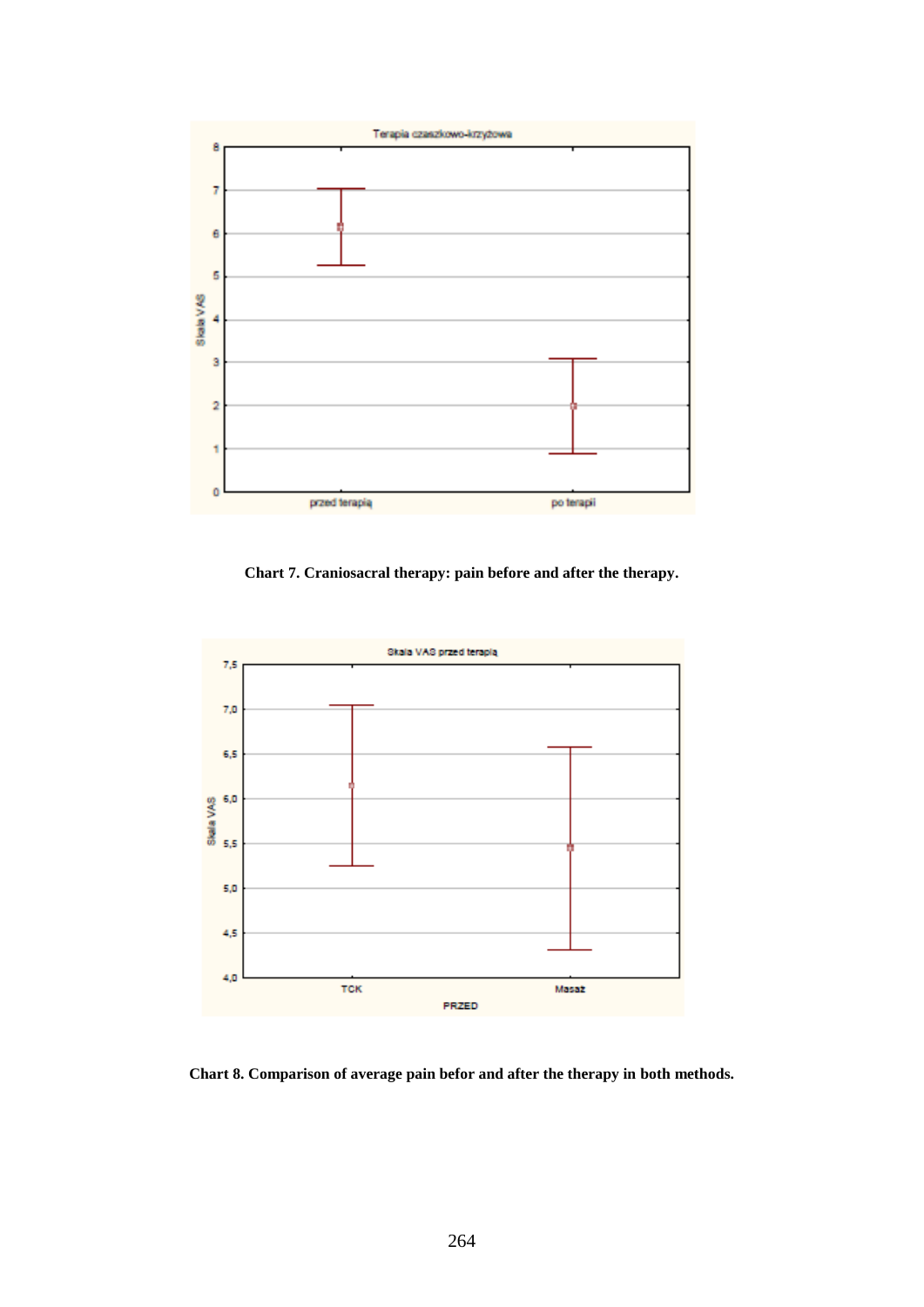

**Chart 9. Comparison of average pain after the treatment in both therapies.**



**Chart 10. Most frequent positions at work.**

Most people in both therapies worked in mixed positions.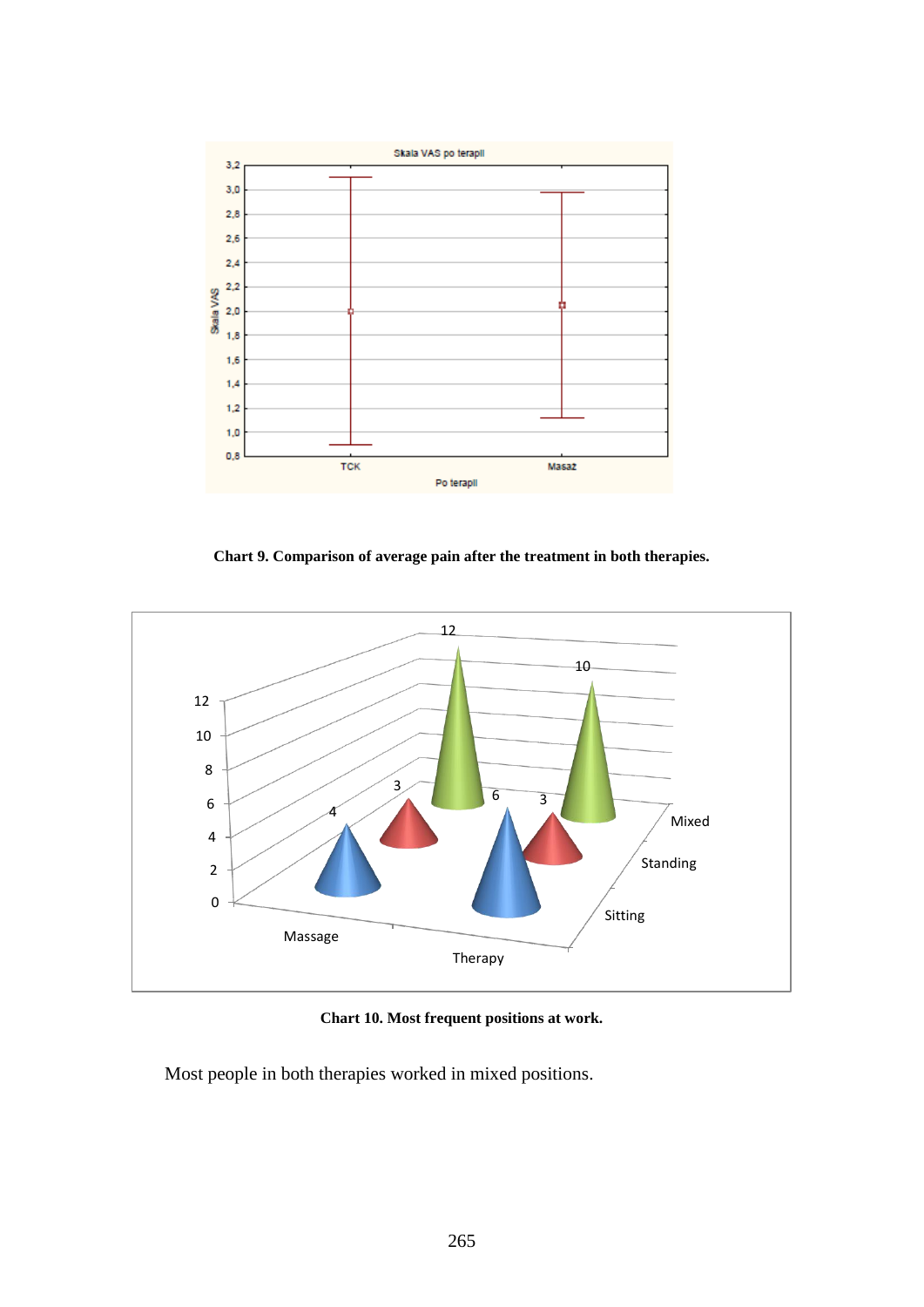

**Chart 11. Since when the pinas appear.**

A definite number of participants of both groups have suffered pains for over a year, which indicates a chronic character of the ailment.



**Chart 12. The number of painful episodes.**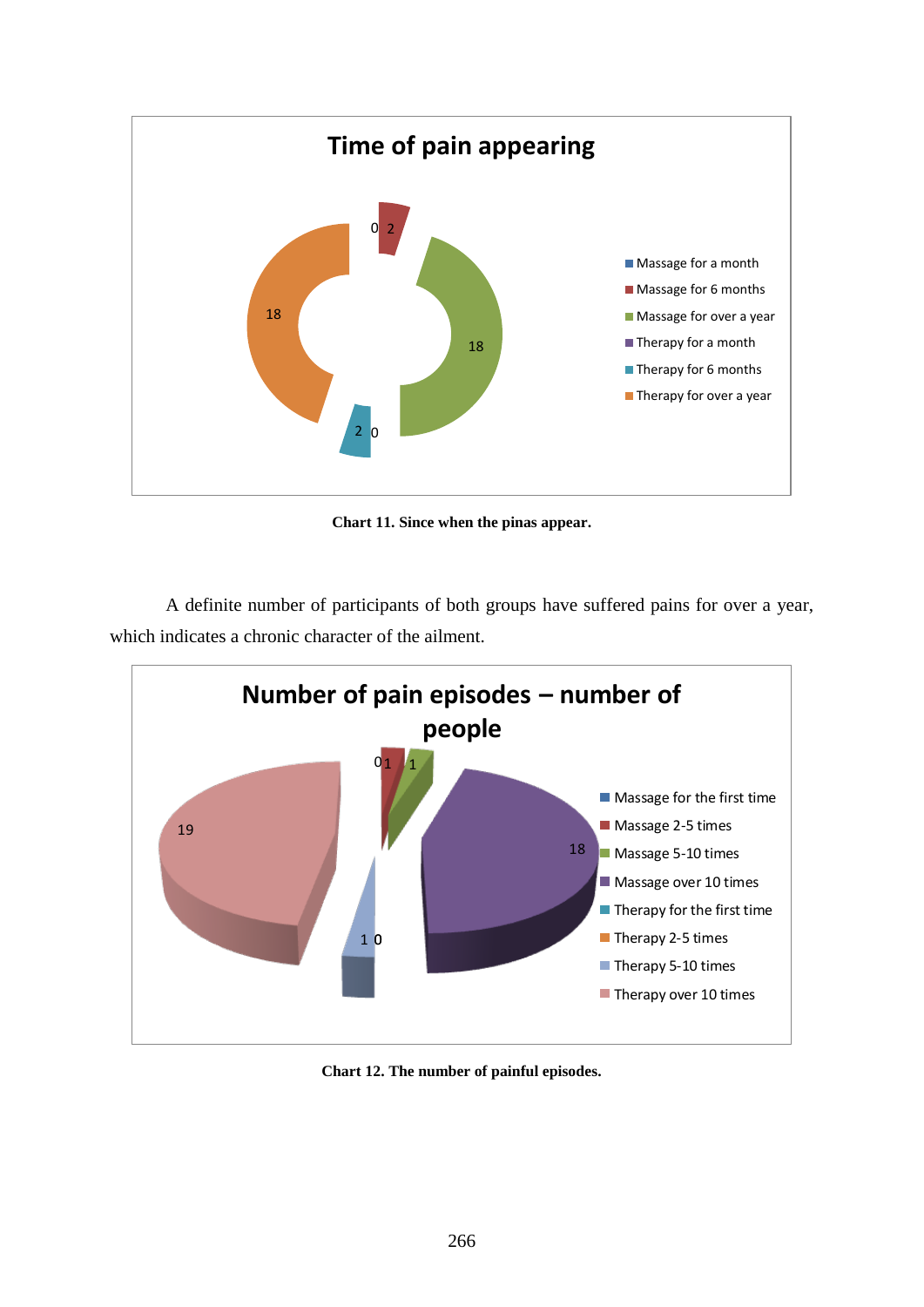Most patients, both in the first and the second group claimed that pains appeared more than 10 times, which additionally confirms a chronic period of increasing illness.



**Chart 13. Perception of pain – decreasing the ailment in the neck after the treatment.**

Among perceptions in the neck after the performed treatment, most people claimed smaller tension in the neck muscles, improved neck mobility, smaller numbness of upper limbs and fewer headaches, as well as disappearing of tinnitus.

Moreover, one person in the craniosacral therapy group claimed disappearance of sleeplessness and another of vertigo. On the other hand, one person in the massage group declared a better mood.

## **Discussion**

Changes within the spine and associated ailments are not fully recognized today. They constitute a serious diagnostic and therapeutic problem. They are more and more frequent, also with younger people.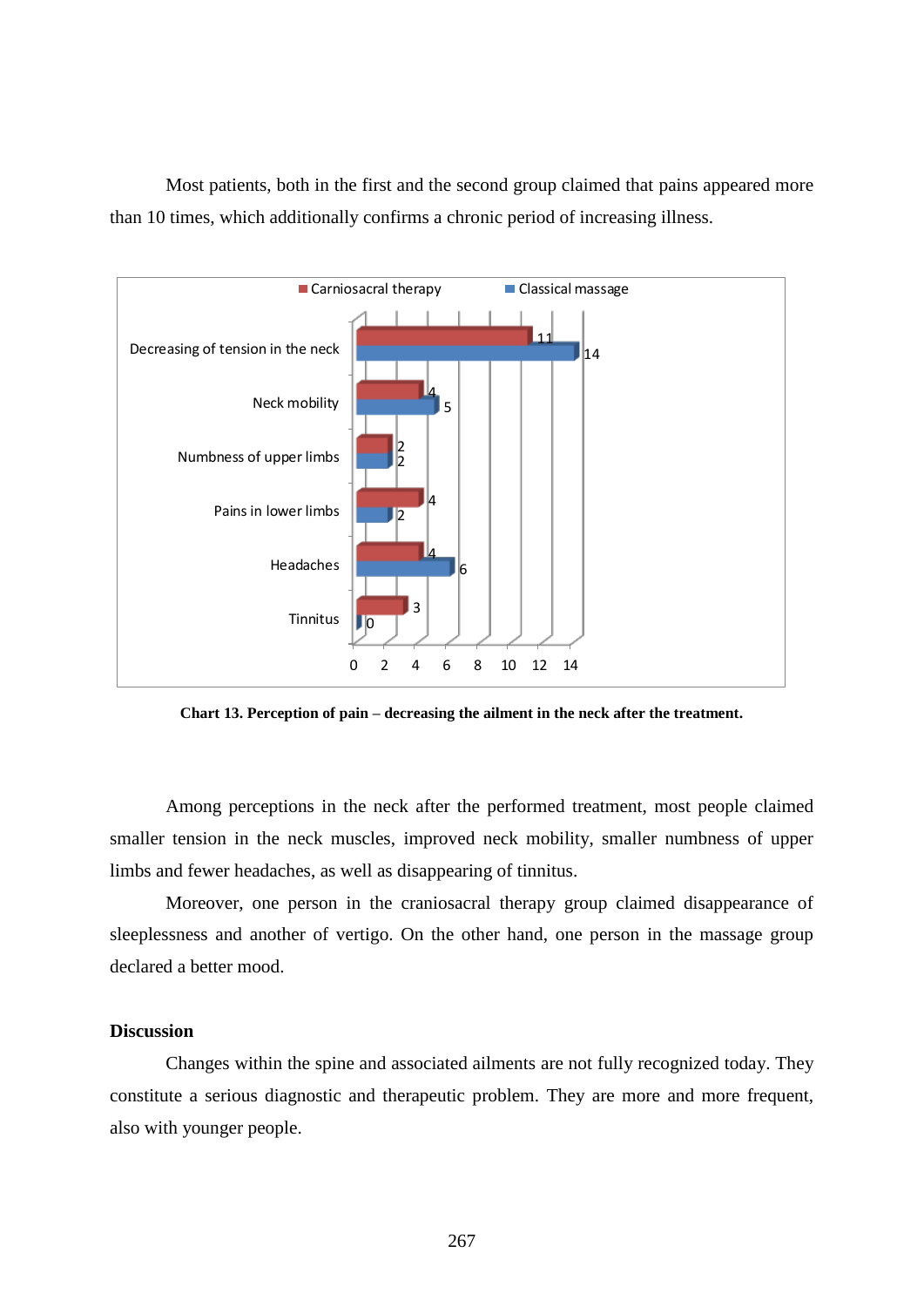According to A. Kwolek, doctor of numerous specialities deal with back-pains, such as: rehabilitation, neurology, psychology, anthropology, and even pediatrics [21].

Contemporary medicine has not fully recognized the phenomenon of pain – its appearing, conducting by the nervous system and resulting changes within the brain. The complexity of pain processes is discussed by M. Krasuski: 'From the point of view of pathology, feeling pain is complex. The pain phenomenon, at first, undergoes transduction, then it is followed by the transmission process of the pain stimulus, then it is modulated, and finally, is perceived in a respective places in the cerebral cortex. These changes are accompanied by biochemical processes which release a chain of injury mediators and a state of tissue inflammation… The difficulty of pain interpretation and its objective evaluation result also from the fact that we have not fully recognized the process of transmission and pain perception, especially because of limited possibilities of quantitative evaluation of these processes' [22].

All fascia in human body is interconnected. On average, man takes 25,000 breaths in 24 hours, when his heart beats 1000,000 times [23]. Even a small and seemingly unimportant tension is repeated as a pathology 130,000 times a day, and will be increased. Hence, early diagnosis and removal of even small fascia tension is most important, as this may lead to fascia restrictions and distortions in cranial sutures. And this is only the beginning of pathologies which will multiply. Cranioscacral therapy works with the patient from the moment of small fascia tensions appearing, whereas, classical physiotherapy begins at the level of functional and structural changes.

In literature, there are few studies describing objective evaluation of effectiveness of therapeutic massage. The reason is shortage of objective methods of measuring the influence of this treatment method on decreasing pain ailments of cervical part of the spine and limitations in their usage. However, it is a common knowledge that massage fights pain, especially of the motor organs [24, 25].

Just like in the case of massage, the literature referring to the craniosacral therapy is also scarce. Unfortunately, there is lack of objective methods describing the influence of this therapy on pain removal. Rare studies are based on authors' own experience, for example, applying the craniosacral therapy in treating motor organs [26] and in rehabilitation of infantile paralysis [27].

The absolute value of the difference in numbers of subjective decreasing of pain perception in the craniosacral therapy is bigger than in classical massage; however, to slight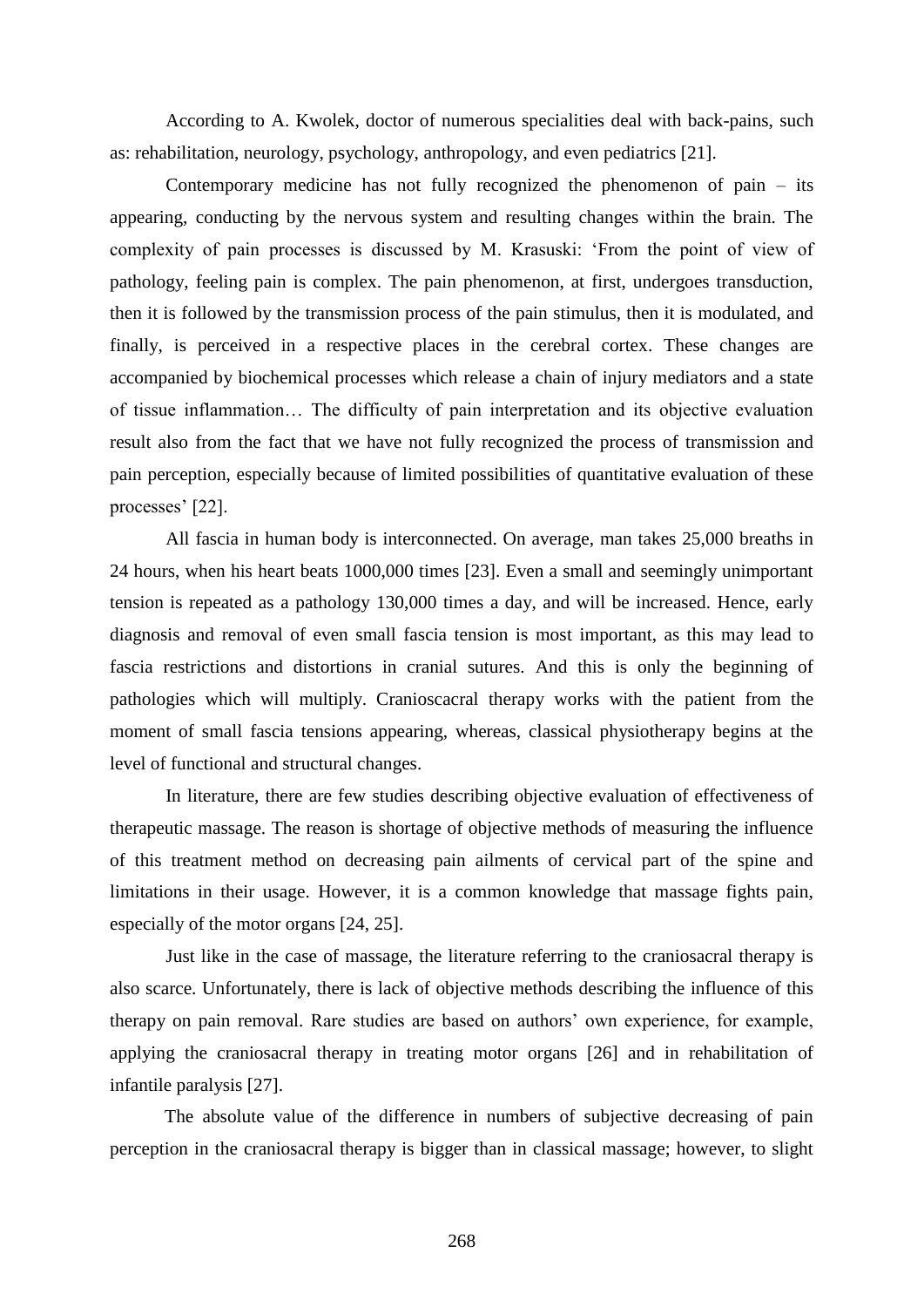degree. Perhaps, doing a research into a bigger group would allow to observe greater differences.

### **Results**

The problem of pain in the cervical part of the spine afflicts more and more people. It develops in younger people who are professionally active. Hence, it is necessary to develop existing methods, including definitely classical massage, and look for new methods of treatment, such as the craniosacral therapy.

On the basis of conducted research, the following conclusions have been drawn:

1. Classical massage is an effective and valuable method of curing pain ailments of the cervical part of the spine.

2. The craniosacral therapy is an effective, non-invasive method of curing pain ailments of the area of the neck.

3. The craniosacral therapy, with its only 100 years of history, can be used equally well together with the classical massage known and valued for thousands of years to cure pain ailments of the neck.

The patients evaluated the applied method positively. They felt better and the pain ailments were lesser. The other group – the research one – the improvement of health was greater. The fact suggests a more effective influence of the cranial-sacral therapy than the classical massage in case of pain ailments of the cervical part of the spine.

### *Financing*

*The research was funded from the authors' own means; no firm sponsored the research The research authors were not dependent professionally; neither there was a conflict of interests between them.*

*The leader of the research is a professional physiotherapist with a long-standing clinical experience in performing classical massage; he also has an international; certificate of Upledger Institut Deutschland, entitling him to perform the cranial-sacral therapy.*